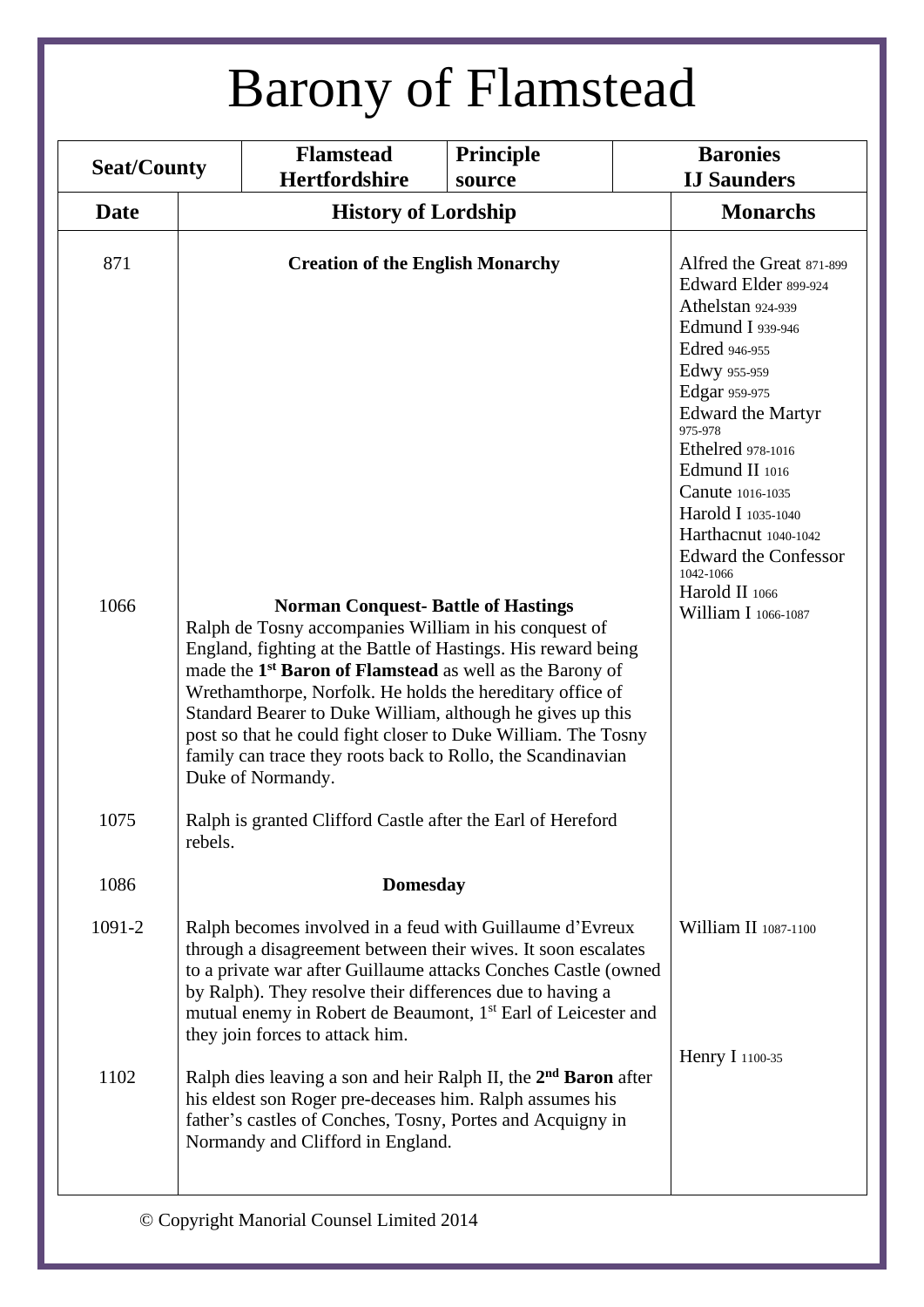| <b>Date</b> | <b>History of Lordship</b>                                                                                                                                                                                                                                                 | <b>Monarchs</b>   |
|-------------|----------------------------------------------------------------------------------------------------------------------------------------------------------------------------------------------------------------------------------------------------------------------------|-------------------|
| 1103        | Ralph marries Alice, the daughter of the Earl of Northumbria<br>and Huntingdon which makes him one of the most powerful<br>Barons in England.                                                                                                                              |                   |
| 1106        | Ralph is a staunch royalist and fights for King Henry at the<br>Battle of Tinchebray in Normandy against the Duke. The<br>campaign is successful, and the Duke is imprisoned, and<br>Normandy and England are joined under the rule of King<br>Henry.                      |                   |
| 1123-4      | Ralph's uncle Amaury III de Montfort leads a revolt against<br>Normandy, but Ralph stays loyal to King Henry.                                                                                                                                                              |                   |
| 1126        | Ralph dies leaving a son and heir Roger, the 3 <sup>rd</sup> Baron.                                                                                                                                                                                                        |                   |
| 1135        | King Henry suspects Roger is about to rebel on behalf of<br>Henry's son-in-law Geoffrey Plantagenet, so Henry sends his<br>own soldiers to garrison Conches Castle. After King Henry's<br>death Roger supports Geoffrey and his wife Empress Maud<br>against King Stephen. | Stephen 1135-54   |
| 1136        | Hostilities break out between Roger and two of Stephen's<br>generals, Waleran, Count of Meulan and Robert Earl of<br>Leicester. Roger is ambushed and captured. His lands are held<br>under an interdict (restriction of sale) and he is imprisoned.                       |                   |
| 1138        | Roger engages in battle with the two Earls again but defends<br>well. Roger returns to England and is reconciled with King<br>Stephen.                                                                                                                                     |                   |
| 1157        | Roger enjoys royal favour being granted further lands in<br>Norfolk.                                                                                                                                                                                                       | Henry II 1154-89  |
| 1157-62     | Roger dies leaving a son and heir Ralph III, the 4 <sup>th</sup> Baron.                                                                                                                                                                                                    |                   |
| 1162        | Ralph dies leaving a son and heir Roger II who is still a minor,<br>he will become the 5 <sup>th</sup> Baron.                                                                                                                                                              | Richard I 1189-99 |
| 1189        | Roger accompanies Richard the Lionheart on the Crusade.<br>Roger wishes to grant a gift to St. Evroul however he does not<br>have his seal. King Richard offers his own seal to use in its<br>stead.                                                                       |                   |
| 1191        | Roger distinguishes himself in Richard's victory at Arsuf. He is<br>with King Richard at Jaffa and fights in a battle when King<br>Richard captures the Saracen convoy at El-Khuweilfe.                                                                                    |                   |
|             | © Copyright Manorial Counsel Limited 2014                                                                                                                                                                                                                                  |                   |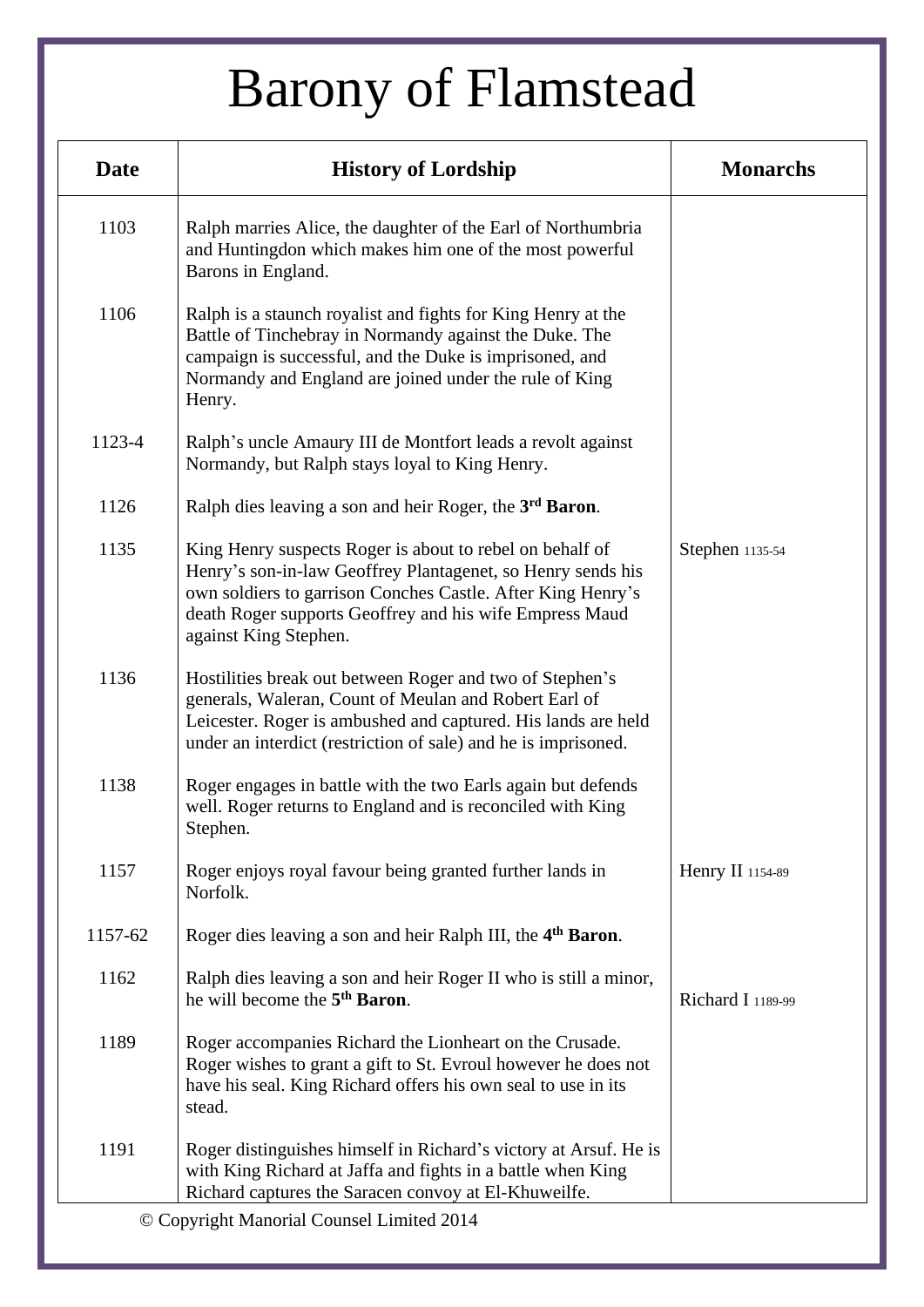| <b>Date</b> | <b>History of Lordship</b>                                                                                                                                                                                                                                                                   | <b>Monarchs</b>          |
|-------------|----------------------------------------------------------------------------------------------------------------------------------------------------------------------------------------------------------------------------------------------------------------------------------------------|--------------------------|
| 1196        | Roger owes scutage (payment in lieu of providing fighting<br>men) of 40 shillings(s) for the King's ransom, 40s for the army<br>in Normandy, 40s for the army of Normandy after King<br>Richard's release.                                                                                   |                          |
| 1197        | Roger swears, on behalf of King Richard, to observe a treaty<br>with the Count of Flanders.                                                                                                                                                                                                  |                          |
| 1199        | Roger acts as surety on King John's behalf to treaties with the<br>Count of Boulogne and Count of Flanders.                                                                                                                                                                                  | John 1199-1216           |
| 1200        | Roger acts as surety, on King John's behalf, to a treaty with<br>France. As a result, he is given back Conches Castle that the<br>French had captured last year.                                                                                                                             |                          |
| 1202-3      | King John pays Roger's outstanding scutage from King<br>Richard's reign.                                                                                                                                                                                                                     |                          |
| 1204        | Roger loses his lordships on the continent due to his support for<br>King John.                                                                                                                                                                                                              |                          |
| 1209        | Roger dies leaving a son and heir Ralph IV, the 6 <sup>th</sup> Baron.                                                                                                                                                                                                                       |                          |
| 1215        | <b>Magna Carta</b>                                                                                                                                                                                                                                                                           |                          |
| 1215-1217   | <b>First Barons War</b>                                                                                                                                                                                                                                                                      | <b>Henry III</b> 1216-72 |
| 1216        | Ralph is granted lands in Essex, Buckinghamshire,<br>Cambridgeshire, Norfolk, Suffolk and Huntingdonshire by the<br>King which have been confiscated from Richard de Montfichet.<br>Shortly after he joins the rebel barons and King John orders the<br>Sheriff of Worcester to seize lands. |                          |
| 1233        | Henry III grants Ralph the custody of Maud Castle, Radnor. He<br>is appointed a General of the Poitevin mercenaries in the Welsh<br>Marches to fight against King Llewellyn and the Earl of<br>Pembroke.                                                                                     |                          |
| 1233-4      | Ralph in commanded to keep the peace with King Llewellyn<br>and forbidden from attending tournaments at Northampton and<br>Cambridge.                                                                                                                                                        |                          |
|             |                                                                                                                                                                                                                                                                                              |                          |
|             | © Copyright Manorial Counsel Limited 2014                                                                                                                                                                                                                                                    |                          |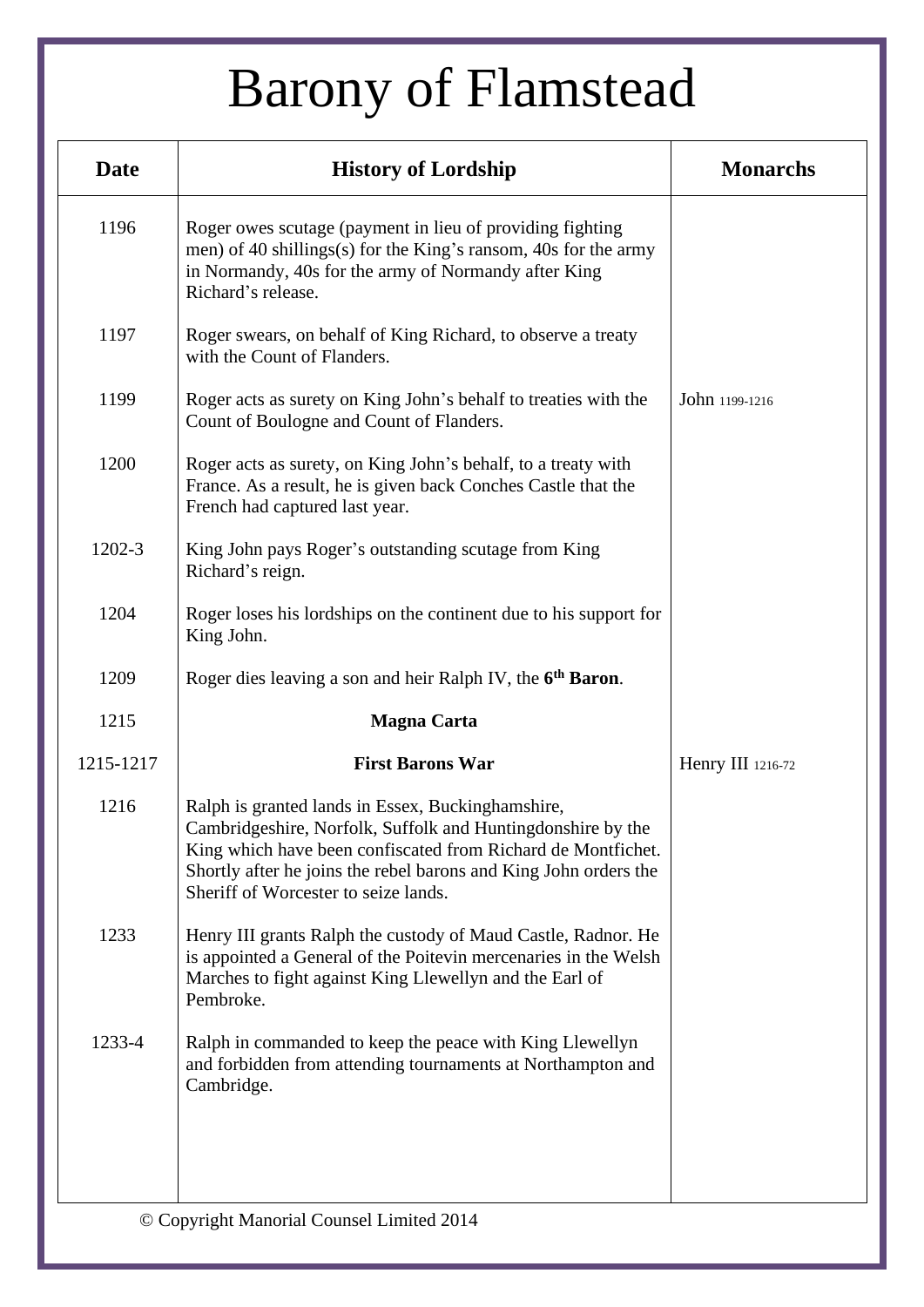| <b>Date</b> | <b>History of Lordship</b>                                                                                                                                                                                                                                                                                                                                                                        | <b>Monarchs</b>    |
|-------------|---------------------------------------------------------------------------------------------------------------------------------------------------------------------------------------------------------------------------------------------------------------------------------------------------------------------------------------------------------------------------------------------------|--------------------|
| 1239        | Ralph "Takes the Cross" and heads for the Holy Land. He dies<br>leaving a son and heir Roger III. He is only 3 years old and his<br>wardship is granted to Queen Eleanor. A contract of marriage is<br>drawn up between Roger and Alice, the daughter of Humphrey<br>de Bohun, Earl of Hereford and Essex.                                                                                        |                    |
| 1256        | Roger comes of age and becomes the 7 <sup>th</sup> Baron.                                                                                                                                                                                                                                                                                                                                         |                    |
| 1264        | Roger dies leaving a son and heir Ralph V who is still a minor.<br>His wardship is granted to Humphrey de Bohun, then to<br>Edmund, King Henry's son.                                                                                                                                                                                                                                             |                    |
| 1264-1267   | <b>Second Barons War</b>                                                                                                                                                                                                                                                                                                                                                                          |                    |
| 1265        | Ralph's wardship is re-granted to Richard de Brus.                                                                                                                                                                                                                                                                                                                                                |                    |
| 1276        | Ralph comes of age and becomes the 8 <sup>th</sup> Baron and marries<br>Mary, the daughter of Sir Robert de Brus.                                                                                                                                                                                                                                                                                 | Edward I 1272-1307 |
| 1277-87     | Ralph fights in the Welsh wars.                                                                                                                                                                                                                                                                                                                                                                   |                    |
| 1283        | Ralph is summoned to serve at the Assembly at Shrewsbury.                                                                                                                                                                                                                                                                                                                                         |                    |
| 1285        | Ralph is nominated as an Attorney Beyond the Seas.                                                                                                                                                                                                                                                                                                                                                |                    |
| 1294        | Ralph serves in Gascony.                                                                                                                                                                                                                                                                                                                                                                          |                    |
| 1295        | Ralph is taken prisoner in France and transported to Paris, there<br>he dies leaving a son and heir Sir Robert, the 9 <sup>th</sup> Baron.                                                                                                                                                                                                                                                        | Edward II 1307-27  |
| 1299        | Sir Robert is summoned to Parliament as Lord Tosny.                                                                                                                                                                                                                                                                                                                                               |                    |
| 1309        | Sir Robert dies leaving a daughter and heir Alice, the 10 <sup>th</sup><br><b>Baron.</b> Alice, the widow of Sir Thomas Leybourne, marries<br>Guy de Beauchamp, Earl of Warwick who becomes Baron of<br>Flamstead in the right of his wife. Guy has an antagonistic<br>relationship with King Edward and the King nicknames him the<br>"Black Dog of Arden", as he foams at the mouth when angry. |                    |
| 1310        | Tensions with the King grow, to the extent that Guy is banned<br>from entering Parliament bearing arms. Guy becomes leader of<br>a group of Earls and Barons to be known as the Ordainers.<br>Their purpose is to draft a set of Ordinances to put heavy<br>restrictions on the King's finances and his right to appoint his<br>own ministers.                                                    |                    |
|             | © Copyright Manorial Counsel Limited 2014                                                                                                                                                                                                                                                                                                                                                         |                    |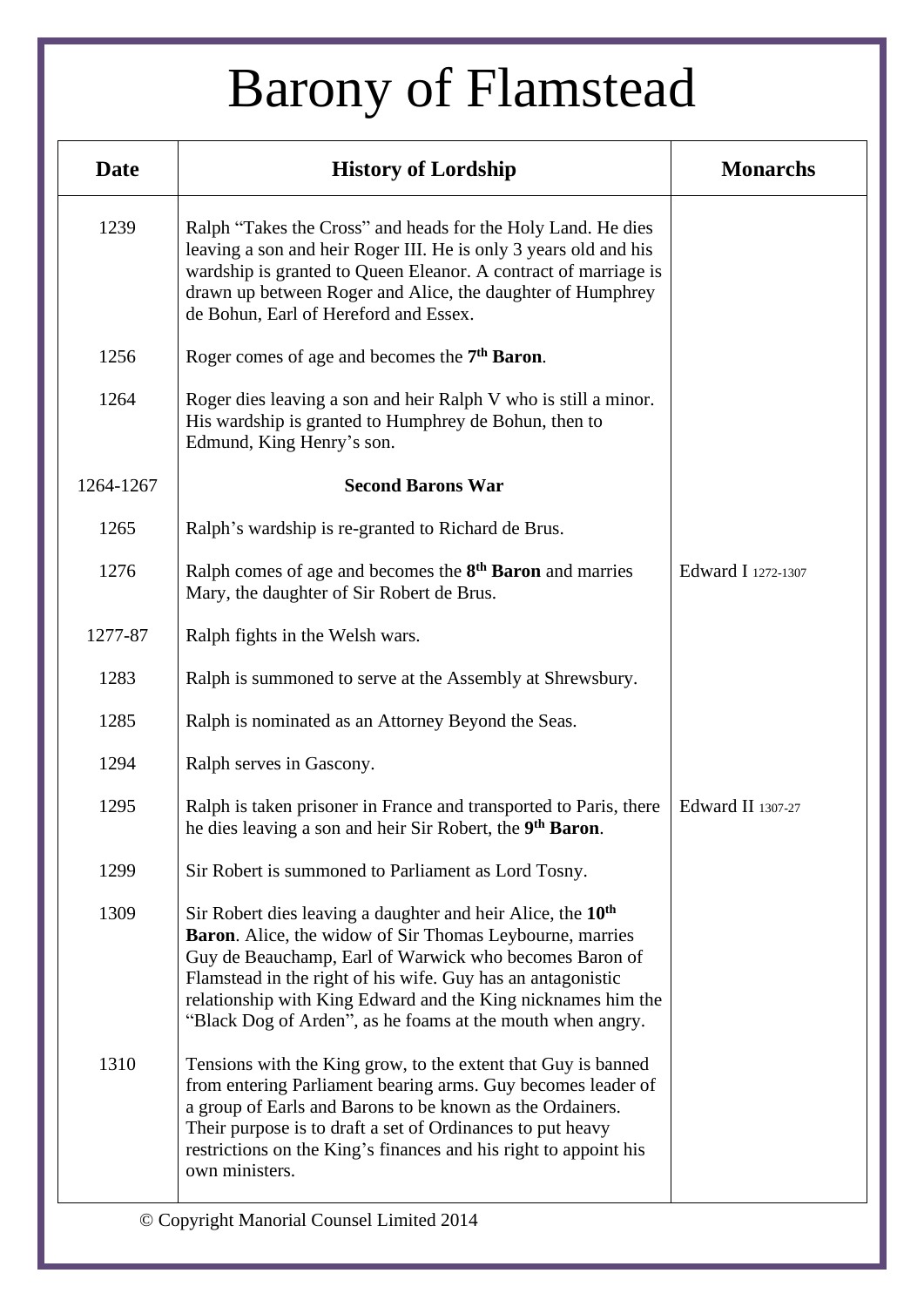| <b>Date</b> | <b>History of Lordship</b>                                                                                                                                                                                                                                                                                                                                                                          | <b>Monarchs</b>    |
|-------------|-----------------------------------------------------------------------------------------------------------------------------------------------------------------------------------------------------------------------------------------------------------------------------------------------------------------------------------------------------------------------------------------------------|--------------------|
| 1314        | King Edward stages his first major campaign against the Scots.<br>Guy and the Earl of Lancaster refuse to join the King, and this<br>leads to the humiliating defeat at the Battle of Bannockburn.<br>King Edward is forced to confirm the Ordinances and submit to<br>the Barons' demands. Guy becomes ill and withdraws from<br>government. Rumours abound that the King has had Guy<br>poisoned. |                    |
| 1315        | Guy dies and Alice marries William de la Zouche, who<br>becomes Baron of Flamstead in the right of his wife. William is<br>a member of Parliament as Baron Zouche.                                                                                                                                                                                                                                  |                    |
| 1317-21     | William is made Conservator of the Peace (the equivalent of a<br>Justice of the Peace) in Northamptonshire.                                                                                                                                                                                                                                                                                         |                    |
| 1322        | William is ordered to muster many men-at-arms and foot<br>soldiers and to meet the King to aid in the suppression of the<br>Earl of Lancaster. William refuses claiming he is unwell.                                                                                                                                                                                                               |                    |
| 1324        | Alice dies and Flamstead passes to Thomas Beauchamp, Earl<br>of Warwick from her second marriage, the 11 <sup>th</sup> Baron of<br>Flamstead.                                                                                                                                                                                                                                                       |                    |
| 1333-69     | Thomas is High Sheriff of Worcestershire.                                                                                                                                                                                                                                                                                                                                                           | Edward III 1327-77 |
| 1337        | Thomas serves as Captain of the army against the Scots.                                                                                                                                                                                                                                                                                                                                             |                    |
| 1343-69     | Thomas is made Earl Marshall of England.                                                                                                                                                                                                                                                                                                                                                            |                    |
| 1344        | Thomas is made High Sheriff of Warwickshire and<br>Leicestershire.                                                                                                                                                                                                                                                                                                                                  |                    |
| 1346        | Thomas commands the "Centre" at the Battle of Crecy. He<br>fights at the siege of Calais. He is entrusted with the wardship<br>of the Black Prince (heir to King Edward III) who is 16 years<br>old.                                                                                                                                                                                                |                    |
| 1356        | Thomas fights at the Battle of Poitiers.                                                                                                                                                                                                                                                                                                                                                            |                    |
| 1369        | Thomas dies of the Black Death, leaving a son and heir Sir<br>Thomas, the 12 <sup>th</sup> Baron.                                                                                                                                                                                                                                                                                                   |                    |
| 1373        | Sir Thomas accompanies the Duke of Lancaster in his<br>campaigns into France. Sir Thomas is made a Knight of the<br>Garter.                                                                                                                                                                                                                                                                         |                    |
|             | © Copyright Manorial Counsel Limited 2014                                                                                                                                                                                                                                                                                                                                                           |                    |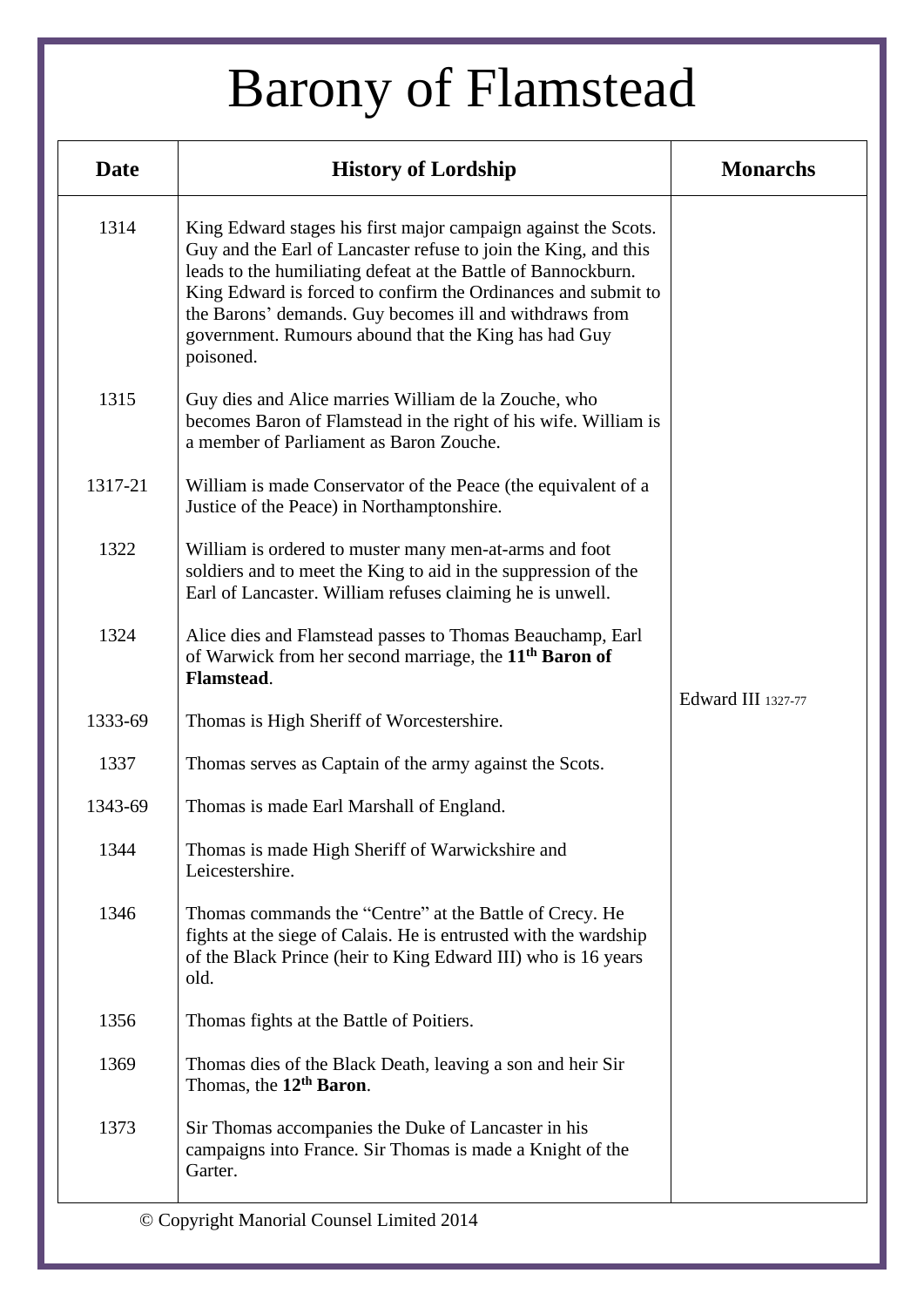| <b>Date</b> | <b>History of Lordship</b>                                                                                                                                                                                                                                        | <b>Monarchs</b>      |
|-------------|-------------------------------------------------------------------------------------------------------------------------------------------------------------------------------------------------------------------------------------------------------------------|----------------------|
| 1376-7      | Sir Thomas is appointed to supervise the reform of King<br>Richard II's government. This is ineffective, so Sir Thomas is<br>made Governor of England over King Richard.                                                                                          | Richard II 1377-1399 |
| 1377-8      | Thomas grants a manor in Worcestershire and a manor in<br>Warwickshire to Henry de Arden in exchange for a red rose.<br>He is made Admiral of the North.                                                                                                          |                      |
| 1387        | Sir Thomas is one of the Lords Appellant who try and separate<br>King Richard from his key allies.                                                                                                                                                                |                      |
| 1397        | Sir Thomas is lured to London on a ruse, charged with high<br>treason and sent to the Tower. He pleads guilty and throws<br>himself on the mercy of the King. His lands and titles are<br>forfeit and he is sentenced to life imprisonment on the Isle of<br>Man. |                      |
| 1398-9      | Sir Thomas is moved back to the Tower of London. He is<br>released after Henry Bolingbroke's initial victories. When<br>Henry becomes King, Sir Thomas' lands and titles are restored.<br>He urges King Henry to murder Richard to secure his position.           | Henry IV 1399-1413   |
| 1401        | Thomas dies leaving a son and heir Richard, the 13 <sup>th</sup> Baron.<br>He is also knighted at the coronation of Henry IV.                                                                                                                                     |                      |
| 1403        | Sir Richard fights at the Battle of Shrewsbury and is made a<br>Knight of the Garter.                                                                                                                                                                             |                      |
| 1404        | Sir Richard rides into Monmouthshire at the head of an English<br>army. He nearly captures Owain Glyndwr (Prince of Wales)<br>but does capture Owain's banner.                                                                                                    |                      |
| 1408-10     | Sir Richard goes on a pilgrimage to the Holy Land and is<br>challenged many times to fight in sporting combat during the<br>journey. On his return he broadens his horizons by travelling<br>via Russia and Eastern Europe.                                       |                      |
| 1410        | Sir Richard is appointed a member of the Royal Council.                                                                                                                                                                                                           |                      |
| 1412        | Sir Richard commands the fighting at Calais.                                                                                                                                                                                                                      |                      |
| 1413        | Sir Richard is Lord High Steward at the coronation of Henry V.                                                                                                                                                                                                    | Henry V 1413-22      |
|             |                                                                                                                                                                                                                                                                   |                      |
|             | © Copyright Manorial Counsel Limited 2014                                                                                                                                                                                                                         |                      |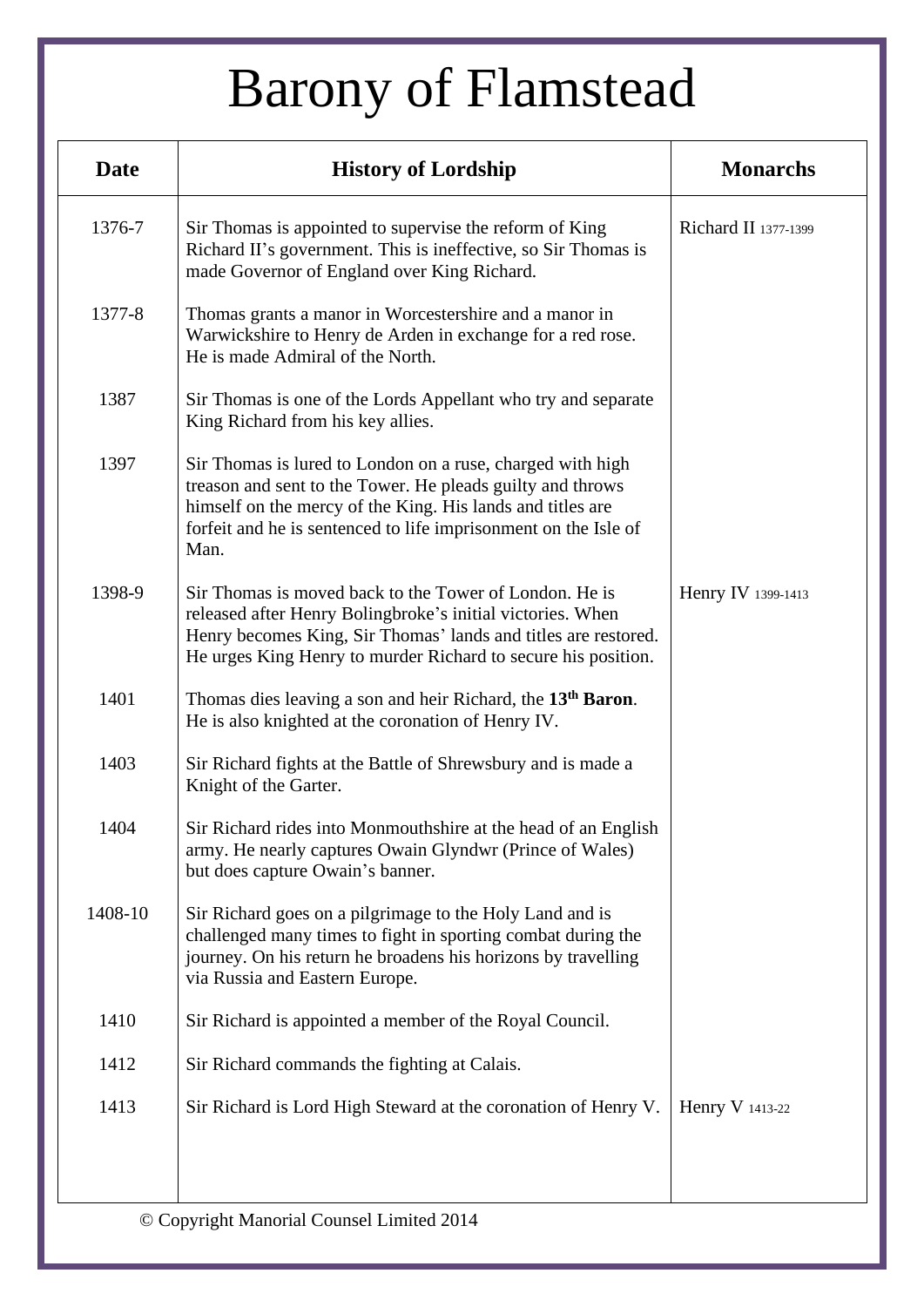| <b>Date</b> | <b>History of Lordship</b>                                                                                                                                                                                                                                                                                                                                                                                                                                                       | <b>Monarchs</b>          |
|-------------|----------------------------------------------------------------------------------------------------------------------------------------------------------------------------------------------------------------------------------------------------------------------------------------------------------------------------------------------------------------------------------------------------------------------------------------------------------------------------------|--------------------------|
| 1414        | Sir Richard puts down the Lollard Uprising against the King<br>and the Catholic Church. He travels to Normandy as Captain of<br>Calais. He represents England at the coronation of Sigismund,<br>King of Germany.                                                                                                                                                                                                                                                                |                          |
| 1417-18     | Sir Richard plays a prominent role in fighting the French<br>during the Hundred Years War. He is in charge of negotiations<br>with the dauphin Louis and the Duke of Burgundy.                                                                                                                                                                                                                                                                                                   |                          |
| 1419        | Sir Richard is chief spokesman in the conference at Meulan. He<br>represents King Henry in arranging the Treaty of Troyes. He is<br>bestowed the Norman title of Count de Aumale. He is<br>appointed Master of the Horse (responsible for the horses and<br>hounds of the Royal household).                                                                                                                                                                                      |                          |
| 1421-1437   | Sir Richard is made responsible for the education of Henry VI<br>who was made King at 9 months old.                                                                                                                                                                                                                                                                                                                                                                              | Henry VI 1422-61 1470-71 |
| 1431        | Sir Richard acts as superintendent of the trial of Joan of Arc.                                                                                                                                                                                                                                                                                                                                                                                                                  |                          |
| 1437        | King Henry is also made King of France and Sir Richard is<br>appointed a Lieutenant of France and Normandy.                                                                                                                                                                                                                                                                                                                                                                      |                          |
| 1439        | Sir Richard dies leaving a son and heir Henry, the 14 <sup>th</sup> Baron.<br>Due to his father's role educating the young King Henry, he<br>grew up with the King and that close friendship continues.                                                                                                                                                                                                                                                                          |                          |
| 1444        | Henry is made King of the Isle of Wight by King Henry.                                                                                                                                                                                                                                                                                                                                                                                                                           |                          |
| 1445        | Henry is the premier Earl of the realm and is made Duke of<br>Warwick.                                                                                                                                                                                                                                                                                                                                                                                                           |                          |
| 1446        | Henry dies leaving a daughter and heir Anne just 2 years old,<br>the 15 <sup>th</sup> Baroness of Flamstead.                                                                                                                                                                                                                                                                                                                                                                     |                          |
| 1449        | Anne dies aged 5 and Flamstead passes to her Aunt Anne<br>Neville (daughter of Richard the $13th$ Baron) and becomes the<br>16th Baroness of Flamstead. She is married to Sir Richard<br>Neville, who also becomes Earl of Warwick making him the<br>wealthiest and most powerful English Peer. The inheritance is<br>challenged by Edmund Beaufort, Duke of Somerset who is<br>married to a daughter from Richard Beauchamp's first<br>marriage. The challenge is unsuccessful. |                          |
| 1452        | Sir Richard supports King Henry against the unsuccessful<br>uprising of the Duke of York.                                                                                                                                                                                                                                                                                                                                                                                        |                          |
|             | © Copyright Manorial Counsel Limited 2014                                                                                                                                                                                                                                                                                                                                                                                                                                        |                          |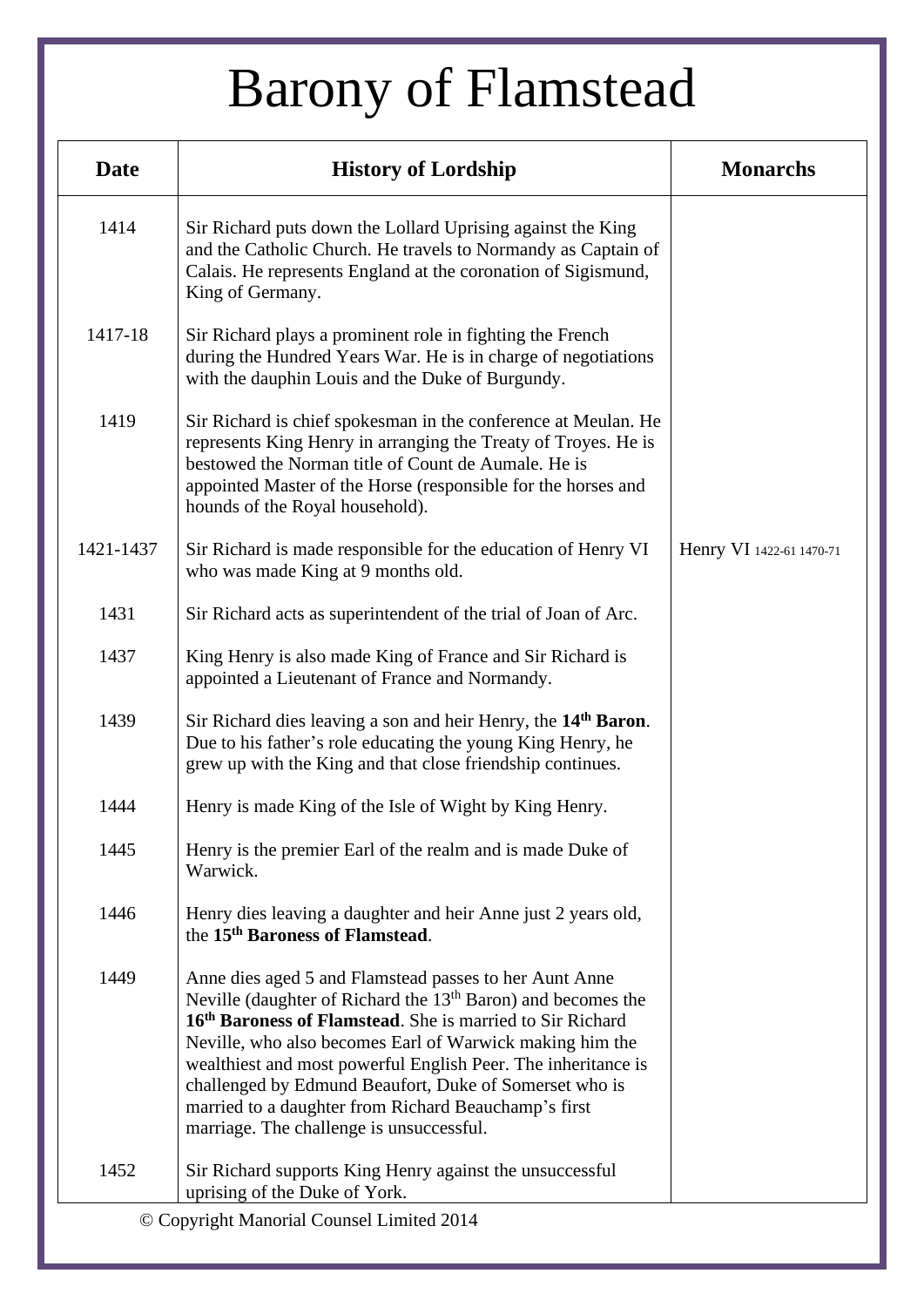| <b>Date</b> | <b>History of Lordship</b>                                                                                                                                                                                                                                                                                                                                                                     | <b>Monarchs</b> |
|-------------|------------------------------------------------------------------------------------------------------------------------------------------------------------------------------------------------------------------------------------------------------------------------------------------------------------------------------------------------------------------------------------------------|-----------------|
| 1453        | King Henry grants the Lordship of Glamorgan to the Duke of<br>Somerset, which Sir Richard had previously been in control of.<br>The King falls ill, is incapacitated and the Duke of Somerset,<br>being favoured by the King, obtains almost complete control of<br>government. Sir Richard being annoyed about the Glamorgan<br>grant and having no royal recourse turns to the Duke of York. |                 |
| 1454        | The Duke of York is appointed Protector of the Realm by a<br>group of Royal councillors. This puts Sir Richard back into a<br>position of power once again.                                                                                                                                                                                                                                    |                 |
| 1455-1487   | <b>War of the Roses</b>                                                                                                                                                                                                                                                                                                                                                                        |                 |
| 1455        | The King improves and puts Somerset back in to power. Sir<br>Richard and York raise an army and march towards London.<br>They meet the King at St Albans, and are victorious, capturing<br>the King and killing Somerset.                                                                                                                                                                      |                 |
| 1457        | The French attack Sandwich and Queen Margaret who has cut<br>off Sir Richard's supplies to Calais is forced to support him<br>again, on the basis that he would defend the south coast of<br>England.                                                                                                                                                                                          |                 |
| 1458        | Sir Richard ignores the royal command and attacks the<br>Castilian and Hanseatic fleets as a pirate. He also establishes<br>relations with Charles VII of France and Philip the Good of<br>Burgundy.                                                                                                                                                                                           |                 |
| 1459        | Sir Richard brings part of his garrison to England and meets up<br>with his father (Earl of Salisbury) and Duke of York. Before<br>they can meet, the King's forces scatter Sir Richard's force, as<br>many of his Calais garrison defect. He returns to Calais, even<br>though the King appoints the Duke of Somerset as Captain of<br>Calais, the Yorkist still maintain control.            |                 |
| 1460        | The Yorkist mount another offensive on England and meet the<br>King in battle at Northampton. The King is captured and the<br>Duke of Buckingham (a supporter of the King) is killed.<br>An agreement is made between the King and York however<br>peace is short lived. At the Battle of Wakefield, York is killed<br>and Salisbury executed.                                                 |                 |
|             |                                                                                                                                                                                                                                                                                                                                                                                                |                 |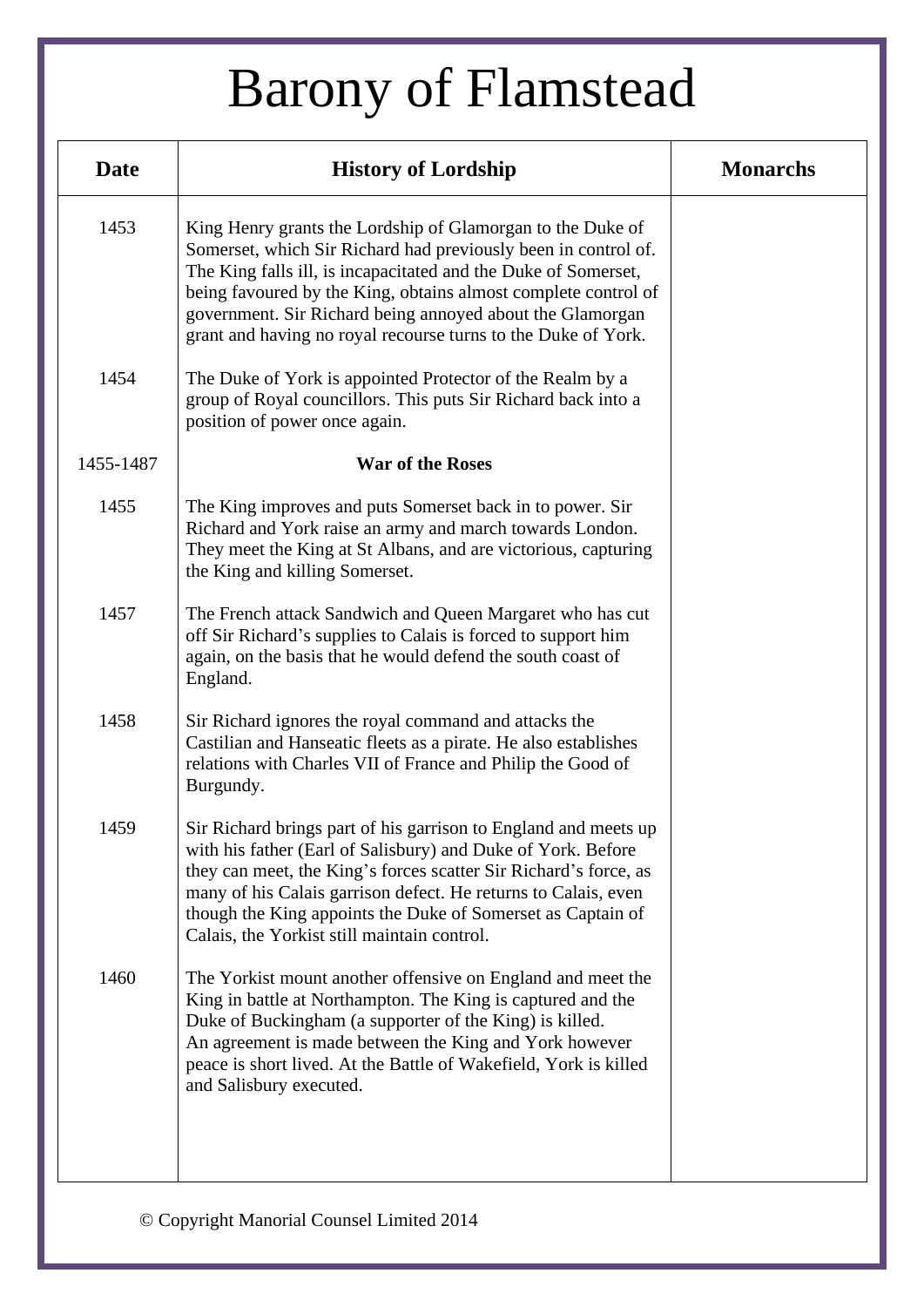| <b>Date</b> | <b>History of Lordship</b>                                                                                                                                                                                                                                                                                                                                                                                                                                                                                                                                                                                                                                                                                                                                                                                                                        | <b>Monarchs</b>           |
|-------------|---------------------------------------------------------------------------------------------------------------------------------------------------------------------------------------------------------------------------------------------------------------------------------------------------------------------------------------------------------------------------------------------------------------------------------------------------------------------------------------------------------------------------------------------------------------------------------------------------------------------------------------------------------------------------------------------------------------------------------------------------------------------------------------------------------------------------------------------------|---------------------------|
| 1461        | Sir Richard marches his army and meets the King's forces at<br>the Second Battle of St Albans. He loses and joins Prince<br>Edward of York after his successful Battle of Mortimer's<br>Cross. Prince Edward claims the throne as King Edward IV and<br>marches to London. Sir Richard is injured in the Battle of<br>Ferrybridge and misses out on the decisive battle at Towton,<br>Yorkshire. The Yorkists are victorious, Henry, Queen Margaret<br>and Prince Edward escape to Scotland. King Edward IV returns<br>to London for his coronation.                                                                                                                                                                                                                                                                                              | Edward IV 1461-70 1471-83 |
| 1462        | Sir Richard's position is stronger than ever, he has inherited his<br>father's lands as well as those of his mother. His total annual<br>income is in excess of $£7,000$ . He is confirmed as Captain of<br>Calais, made High Admiral of England and Steward of the<br>Duchy of Lancaster.                                                                                                                                                                                                                                                                                                                                                                                                                                                                                                                                                        |                           |
| 1463        | Margaret of Anjou with troops from France invade northern<br>England. Sir Richard is dispatched and retakes the lost castles<br>of Alnwick and Bamburgh.                                                                                                                                                                                                                                                                                                                                                                                                                                                                                                                                                                                                                                                                                          |                           |
| 1464        | King Edward marries Elizabeth Woodville in secret to the<br>annoyance of Sir Richard, who had been planning a union<br>between the King and Louis XI's sister-in-law. This heralds a<br>shift in power away from Sir Richard to the Woodville family.                                                                                                                                                                                                                                                                                                                                                                                                                                                                                                                                                                                             |                           |
| 1465        | The former Henry VI is captured again, and Sir Richard escorts<br>the fallen King to the Tower.                                                                                                                                                                                                                                                                                                                                                                                                                                                                                                                                                                                                                                                                                                                                                   |                           |
| 1466        | Sir Richard is sent to negotiate with the French and<br>Burgundians. The relationship between Sir Richard and King<br>Edward is further aggravated when the King signs a treaty with<br>Burgundy without informing Sir Richard.                                                                                                                                                                                                                                                                                                                                                                                                                                                                                                                                                                                                                   |                           |
| 1469        | Sir Richard orchestrates a rebellion in Yorkshire, his plan being<br>to win over King Edward's younger brother George<br>Plantagenet and to make him King. Sir Richard and George sail<br>to Calais where George is married to Sir Richard's daughter<br>Lady Isabel. They return to England and raise an army in Kent<br>to join the northern rebellion. King Edward is defeated at the<br>Battle of Edgecote Moor and Sir Richard imprisons him at<br>Warwick Castle. The country falls into disorder and Sir<br>Richard is forced to release the King. The relationship between<br>Sir Richard and the King remains difficult and Sir Richard sets<br>a trap for the King who travels north to quell riots in<br>Lincolnshire. The trap fails and Sir Richard flees the country, is<br>denied access to Calais, so goes to Louis XI of France. |                           |

© Copyright Manorial Counsel Limited 2014